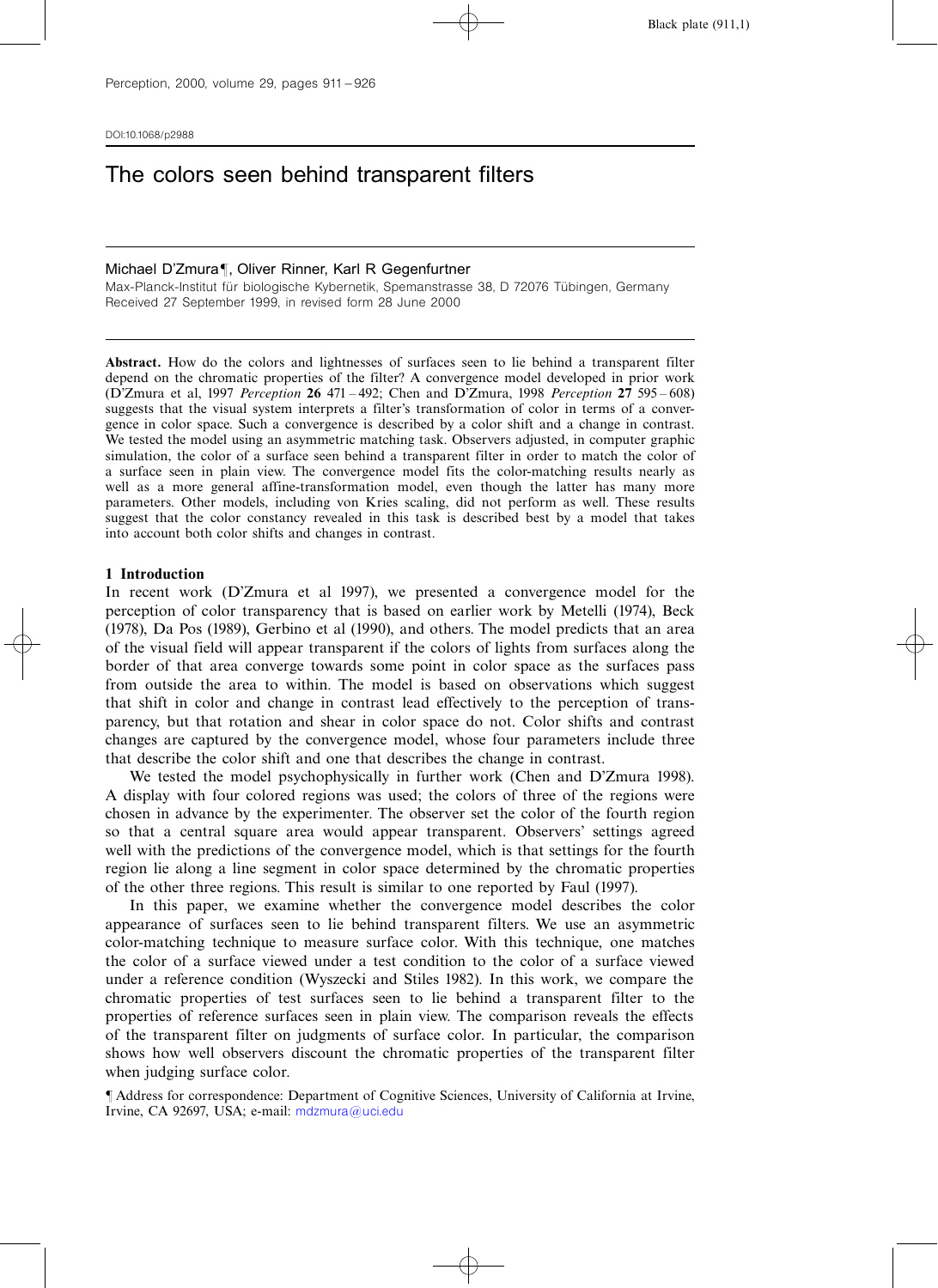The convergence model fits the color-matching results very well. The convergence model has three parameters that describe a change in color, similar to models of color constancy that rely on von Kries adaptation (von Kries 1905; Brainard and Wandell 1992; Foster and Nascimento 1994; Bäuml 1999). The convergence model has a fourth parameter that takes into account changes in contrast. The contrast parameter distinguishes the present model of color constancy from the earlier ones. It is also required to fit the data reported in this paper. A preliminary report of this work was made by D'Zmura et al (1998).

# 2 Methods

Observers viewed an array of colored squares, atop which a transparent filter appeared to drift back and forth. With this display, they performed an asymmetric matching task, in which the color of a test square that appeared behind the filter was adjusted to match the color of an unobscured reference square.

# 2.1 Display

The stimuli were presented on a Sony Trinitron GDM 20D11 color monitor, which observers viewed binocularly at a distance of 70 cm in a dark room. Software on a Silicon Graphics Indigo R4000 computer provided 24 bits of chromatic information for each of the  $1280 \times 1024$  pixels presented on the monitor at a field rate of 72 Hz (noninterlaced). The nonlinear relationship between applied voltage and phosphor intensity was corrected, for each gun, with the aid of color lookup tables. The chromaticities and luminances of the three phosphors of the monitor were measured with a PhotoResearch PR750 spectroradiometer. The CIE 1931 standard-observer chromaticities and maximal luminances are presented in table 1. The background area of the display was set to black.

|                                                                   | $\mathbb{R}^-$ | $\overline{G}$          | - B |  |  |  |  |  |
|-------------------------------------------------------------------|----------------|-------------------------|-----|--|--|--|--|--|
| $\mathcal{X}$                                                     |                | $0.623$ $0.280$ $0.150$ |     |  |  |  |  |  |
| $\mathcal{Y}$<br>$L_{\text{max}}/\text{cd m}^{-2}$ 11.2 38.4 4.78 |                | 0.343 0.605 0.063       |     |  |  |  |  |  |

**Table 1.** CIE 1931 standard observer chromaticity  $(x, y)$  and maximal luminance  $L_{\text{max}}$  of each phosphor  $R$ ,  $G$ , and  $B$ .

# 2.2 Spatial configuration

The stimulus was centered on the face of the monitor and subtended 20 cm  $\times$  20 cm or 16.2 deg $\times$ 16.2 deg of visual angle. The stimulus comprised 7 $\times$ 7 or 49 areas, each of uniform color and approximately in the shape of a square of size 2.3 deg  $\times$  2.3 deg (see figure 1). These pseudosquares were generated by, first, perturbing square size randomly by adding independent increments to both height and width drawn from distributions uniform on the interval [0, 0.37] deg and, second, drawing these squares in random order into the computer image frame buffer, so that through occlusion cues some pseudosquares would appear to lie in front of others. The square shapes were perturbed in this fashion to avoid undesired instances of transparency that arise when squares in uniform square arrays are colored randomly.

Pseudosquare chromatic properties were modulated in a way to produce the impression of a transparent filter within a central square area with a side length 2.5 times that of the small pseudosquares, ie of size 5.7 deg  $\times$  5.7 deg (see figure 1). The simulated filter drifted from left to right and back again at constant speed. A single cycle of oscillation had a duration of 0.9375 s, so that the rate of oscillation was 1.067 Hz. The maximum excursion of the filter about its central position to the left and to the right was 1.5 deg. The task of observers was either to judge or to adjust the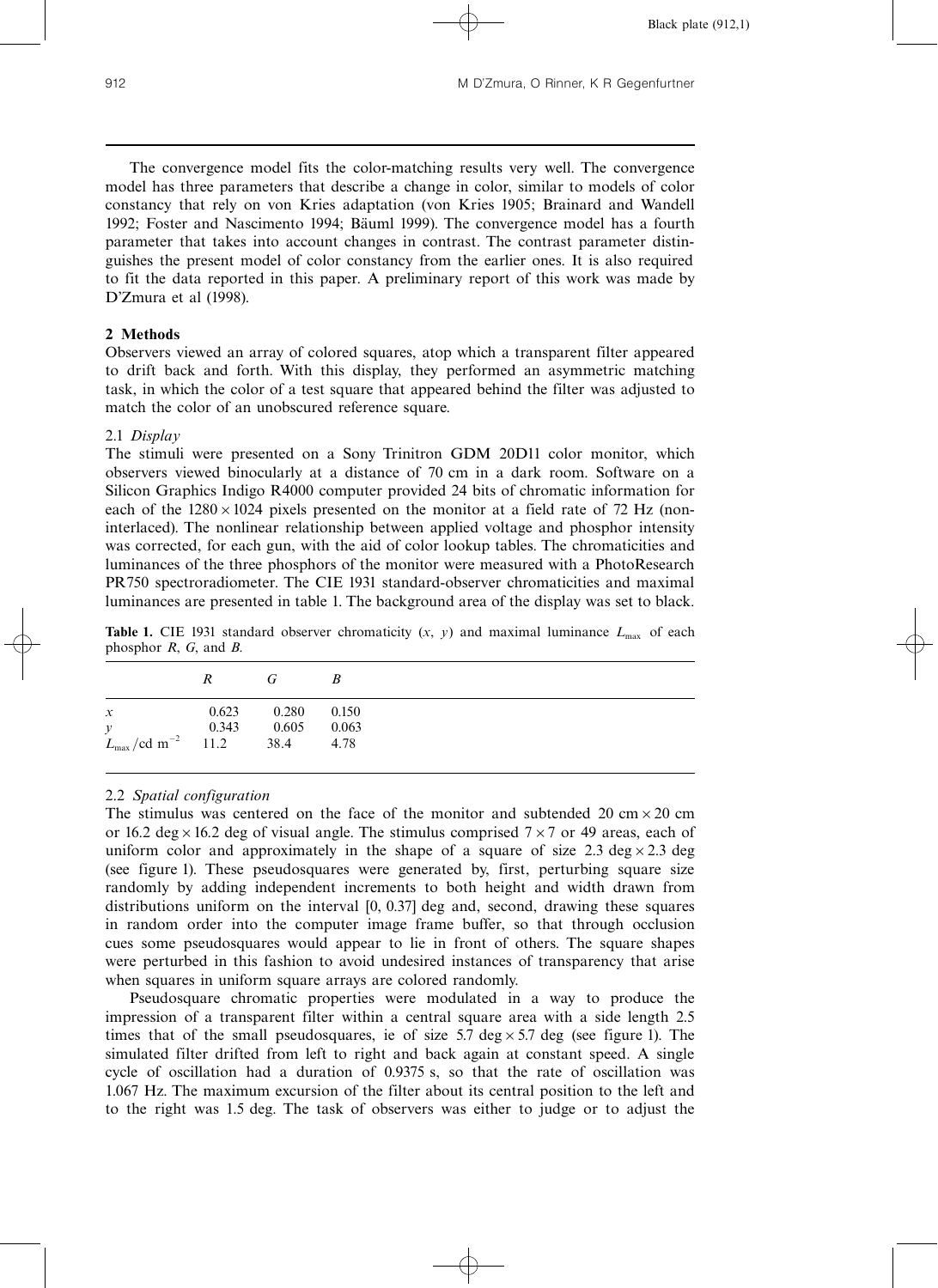

Figure 1. Stimulus configuration; see text for details. [This figure and figure 3 are also available on our website under [www.perceptionweb.com/](http://) [perc0800/dzmura.html](http://) and will be archived on the annual CD-ROM sent with issue 12 of the journal.]

chromatic properties of the central pseudosquare that lay in the fourth column and in the fourth row. This central test area was covered at all times by the simulated filter.

The movement of the simulated filter back and forth across the central area of the display helped observers to maintain a clear sense of the filter's presence. A static filter would often appear to blend into the simulated surfaces. Without filter movement, observers would lose the perception of surface – filter separation required for the present investigation.

### 2.3 Color space

The color properties of stimuli are described in the DKL color space (Derrington et al 1984), which is based on the MacLeod and Boynton (1979) color diagram. Features in this color space, shown in figure 2, are defined relative to the neutral gray point G, which serves in these experiments as the expected color of the 49 pseudosquares when seen in plain view. The gray point G was set to the light created by displaying simultaneously each of the monitor's phosphors at half-maximal intensity. The chromaticity of G was (0.28, 0.30), and its luminance was 27.2 cd m<sup>-2</sup>.

The color space is defined by three axes which intersect at the gray point G. The first is the achromatic axis (A), lights along which are created by generating equal modulations of the three phosphors about G and differ in brightness. The other two axes lie in the equiluminous plane through G; all lights in this plane are of equal luminance as defined by the  $V_{\lambda}$  photopic luminosity function (Wyszecki and Stiles 1982). Modulation along the L&M (LM) axis changes the excitations of the longwavelength-sensitive (L) and medium-wavelength-sensitive (M) cones and is invisible to the short-wavelength-sensitive (S) cones. Lights along this axis typically appear red



Figure 2. Color space; see text for details.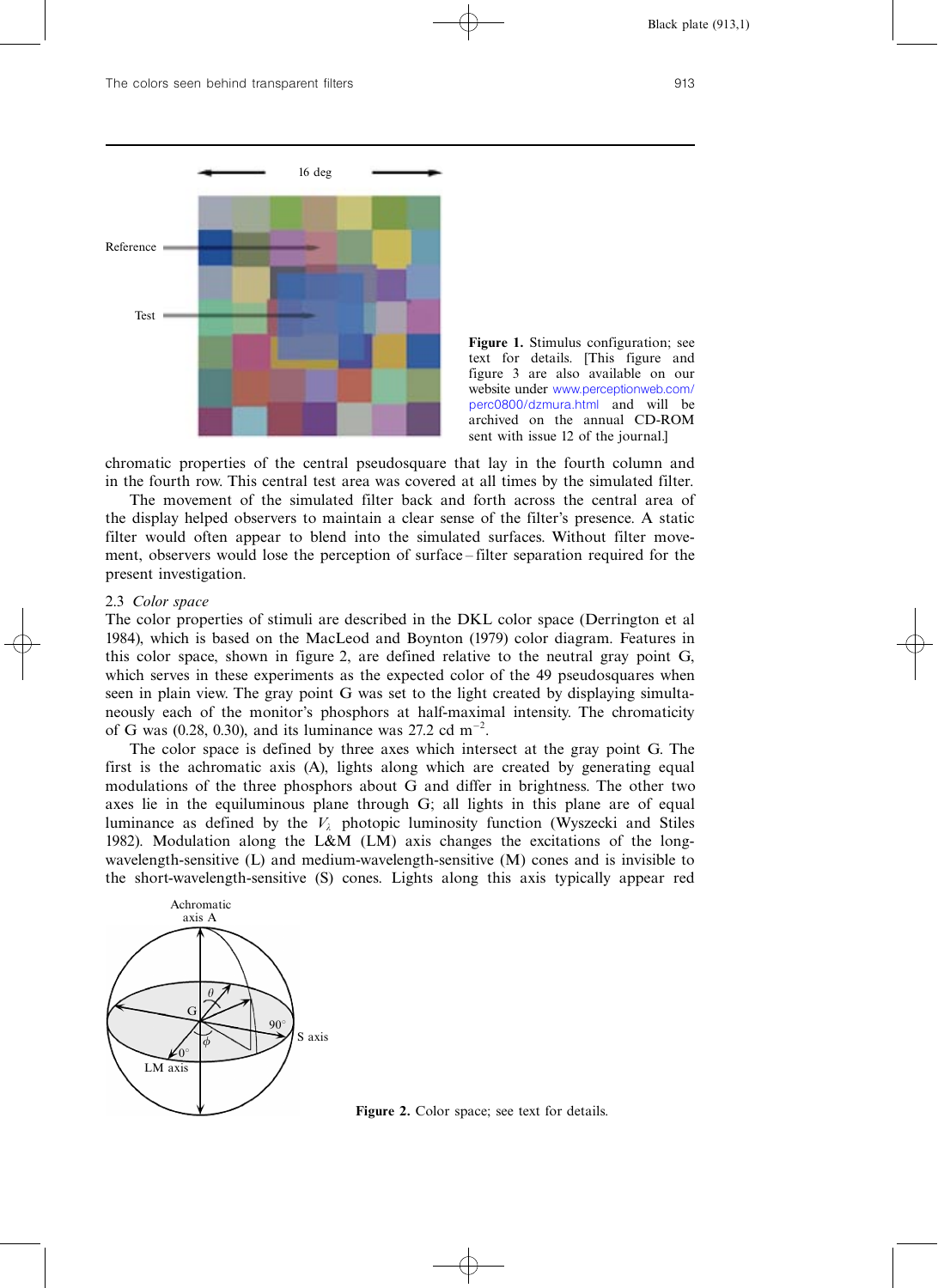or blue – green. Modulation along the S axis changes the excitation of S cones and is invisible to L and M cones. Lights along this axis typically appear yellow ^ green or purple.

The direction of a half-axis that emanates from the gray point G can be described in terms of spherical coordinates (see figure 2). The elevation  $\theta$  is defined to be the angle between the half-axis and the `white' end of the achromatic axis. Axes in the equiluminous plane have an elevation of  $90^\circ$ ; the 'black' end of the achromatic axis has an elevation of 180°. The azimuth  $\phi$  is defined to be the angle between the projection of the half-axis onto the equiluminous plane and the `red' end of the LM axis (Derrington et al 1984).

One can specify the length of a vector which lies along a particular half-axis in terms of the contrast delivered to the cone mechanisms (Smith and Pokorny 1975). The maximum value of contrast that could be provided to S-cones by modulating lights about the gray point G along the S axis was 0.91, while the maximum amount of contrast that we could provide to L cones by modulating lights about G along the LM axis was 0.082.

### 2.4 Chromatic properties

Simulated surfaces seen in plain view had RGB values that were drawn randomly from a parallelepiped in color space (see figure 1). Half-maximal positive and negative modulations of the intensity of a single phosphor about the gray point G defined an interval, for that phosphor, from which a value was drawn according to a uniform distribution. For each surface—other than the reference and test surfaces—such a random draw was performed independently for each of the three phosphors to provide the surface chromatic stimulus.

The effects of a simulated filter on surface chromatic properties were specified with the convergence model (Da Pos 1989; Faul 1997; D'Zmura et al 1997; Chen and D'Zmura 1998). The intuition behind the model is that the effects of a transparent overlay may be captured by two color processes, the first a shift in color and the second a change in contrast. A cloudy yellow filter, for instance, causes the colors of underlying surfaces to become yellower (a shift in color) and also cloudier (reduction in contrast). To formulate this model, suppose that the chromatic properties of the light from a surface seen in plain view are represented by the three-dimensional vector  $\boldsymbol{a}$ and that the target of convergence is represented by vector s. Then the light from the surface is shifted from  $\boldsymbol{a}$  to  $\boldsymbol{s}$  by an amount  $\alpha$  to produce the color vector  $\boldsymbol{b}$  of the light seen through the transparent overlay:

$$
\boldsymbol{b} = (1 - \alpha)\boldsymbol{a} + \alpha s. \tag{1a}
$$

The parameter  $\alpha$  determines how much contrast is reduced towards the target of convergence s. If the target of convergence is located at an infinite distance, then the convergence degenerates into a simple, parallel shift. An equivalent formulation sets the parameter  $\beta$  equal to  $1 - \alpha$  and creates the translation t from the product  $\alpha s$ :

$$
b = \beta a + t. \tag{1b}
$$

These formulations of convergence are identical to those used in computer graphics to simulate transparency (Foley et al 1990).

#### 2.5 Conditions

In a first set of conditions, observers matched colors of surfaces seen through 24 filters with targets of convergence that were equal in luminance to the gray point G. In this `color' set of conditions, the 17 reference colors were also equal in luminance to the gray point. The chromatic properties of the 17 reference colors are listed in table 2. In a second set of conditions, observers matched colors of surfaces seen through 18 filters with targets of convergence that varied in luminance. In this `lightness' set of conditions, 15 reference colors were used that varied in luminance; their chromatic properties are listed in table 3.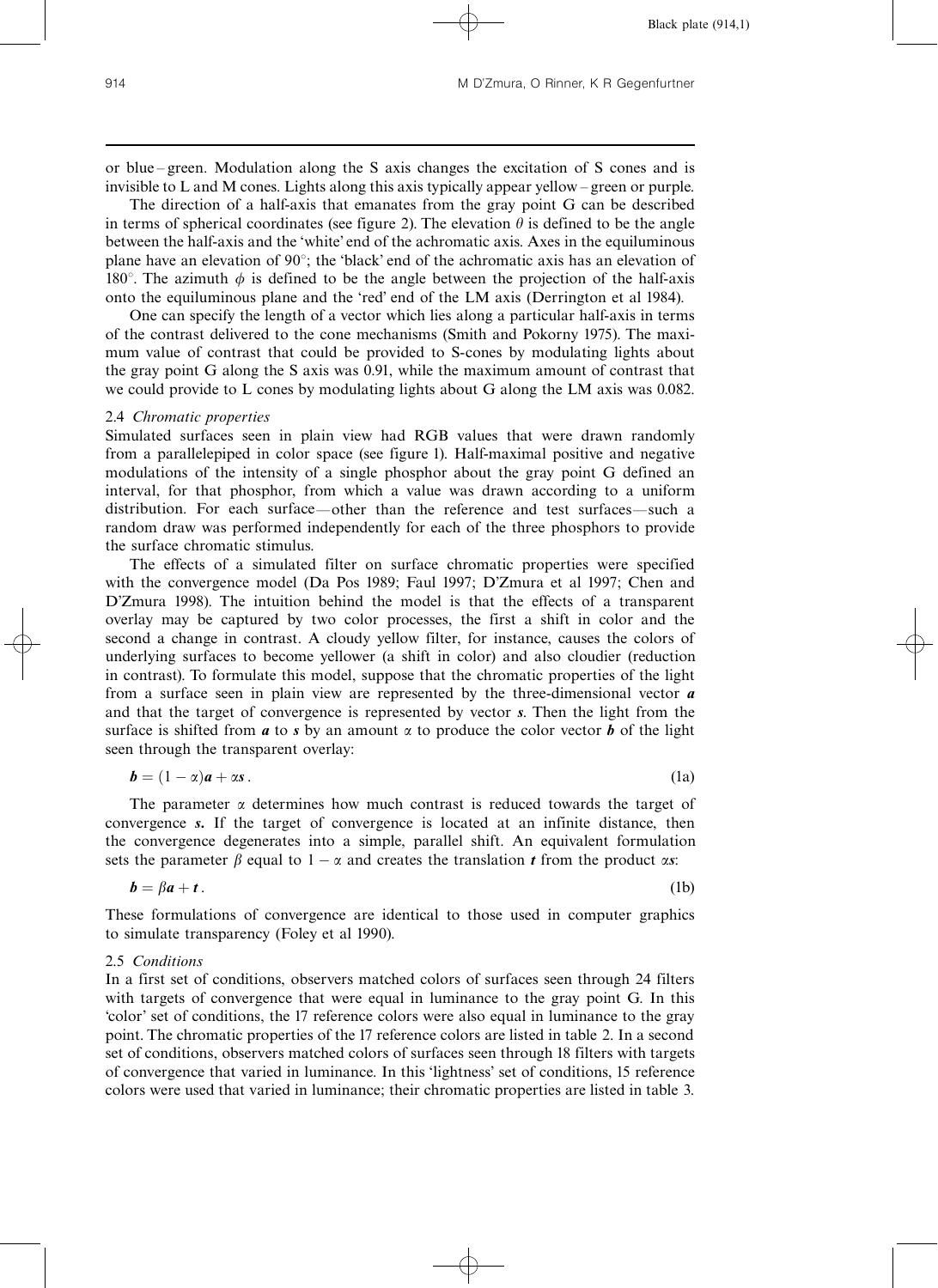| $\mathcal{X}$<br>$\mathcal{V}$ | 0.275          | $0.287$ $0.298$ $0.294$ $0.316$<br>$0.296$ $0.291$ $0.287$ $0.320$ $0.349$ $0.322$ $0.355$ $0.325$ $0.361$ |  | 0.288 0.304 | 0.283          | 0.292 |
|--------------------------------|----------------|------------------------------------------------------------------------------------------------------------|--|-------------|----------------|-------|
| $\mathcal{X}$<br>$\mathcal V$  | 0.263<br>0.300 | $0.251$ $0.260$ $0.246$ $0.264$ $0.255$ $0.269$<br>$0.305$ $0.275$ $0.257$ $0.273$ $0.254$ $0.271$         |  |             | 0.264<br>0.251 |       |

**Table 2.** CIE 1931 standard observer  $(x, y)$  chromaticities of the 17 reference colors in the color conditions. Their luminance was 27.2 cd  $m^{-2}$ .

**Table 3.** CIE 1931 standard observer  $(x, y)$  chromaticities and luminances of the 15 reference colors in the lightness conditions.

| $x = 0.275$<br>$\begin{array}{cccccc} y & 0.296 & 0.296 & 0.292 & 0.287 & 0.286 & 0.296 & 0.299 & 0.305 \\ L/\text{cd m}^{-2} & 27.2 & 40.8 & 40.8 & 27.2 & 13.6 & 13.6 & 40.8 & 27.2 \end{array}$ |  | $0.275$ $0.284$ $0.298$ $0.300$ $0.275$ $0.267$ $0.251$ |  |  |
|----------------------------------------------------------------------------------------------------------------------------------------------------------------------------------------------------|--|---------------------------------------------------------|--|--|
| x 0.249 0.300 0.313 0.321 0.258 0.251 0.248<br>y 0.306 0.347 0.374 0.390 0.259 0.246 0.240<br>L/cd m <sup>-2</sup> 13.6 33.6 27.2 20.0 33.6 27.2 20.0                                              |  |                                                         |  |  |

2.5.1 Color conditions. For each of the four cardinal half-axes in the equiluminous plane, six filters were chosen that varied in saturation of convergence target and in the contrast parameter  $\alpha$ , for a total of 24 filters. The four cardinal half-axes are  $+LM$ (red, azimuth  $0^{\circ}$ ),  $-LM$  (blue – green, azimuth 180 $^{\circ}$ ),  $+S$  (purple, azimuth 270 $^{\circ}$ ), and  $-S$  (yellow – green, azimuth 90 $^{\circ}$ ).

The levels of saturation and contrast parameter along each half-axis are illustrated in figure 3 for the blue–green filters along the  $-LM$  half-axis. The left column of figure 3 shows filters with targets of convergence that have one-half the saturation of the filters in the right column. The contrast provided to the L cones by the target of convergence of the filters illustrated at right, computed relative to the gray point G, was  $-0.022$ , while that provided by the targets at left was  $-0.011$ . The contrasts provided to the L cones by the red targets of convergence along the LM half-axis had the opposite sign. The contrast provided to the S cones by the fully saturated targets of convergence along the  $+S$  half-axis was 0.45. That to the targets of half-saturation was 0.23. The sign of the contrast was reversed for filters along the  $-S$  half-axis.

The filters with half-saturated targets (figure 3, left column) had contrast-reduction parameters  $\alpha$  set to either 0.0 (above) or 0.5 (below). The filters with fully saturated targets (figure 3, right column) had contrast-reduction parameters set to 0.0 (top), 0.25 (second from top), 0.5 (third from top), or 0.75 (bottom). One sees that as the parameter  $\alpha$  increases in value, the filter becomes less clear and more clouded in appearance.

2.5.2 Lightness conditions. Further filter axes and reference colors that combined changes in lightness and color were investigated. For each of three half-axes  $+LM$ (red, elevation 90°),  $+LM - A$  (dark red, elevation 110°), and  $-A$  (dark gray, elevation  $180^\circ$ ), six filters were chosen and 15 reference colors were used which spanned the three dimensions of color space. The six filters used in the  $+LM$  (red) lightness conditions were identical to the red filters used in the color conditions.

The achromatic contrast provided by the target of convergence of the dark-red filters was 0.17 for the two low-contrast conditions and was 0.34 for the four highcontrast conditions. The achromatic contrast of the target of convergence of the dark-gray filters was either 0.25 or 0.5. The contrast-reduction parameters of the filters used in the dark-red and dark-gray conditions varied like those in the color conditions.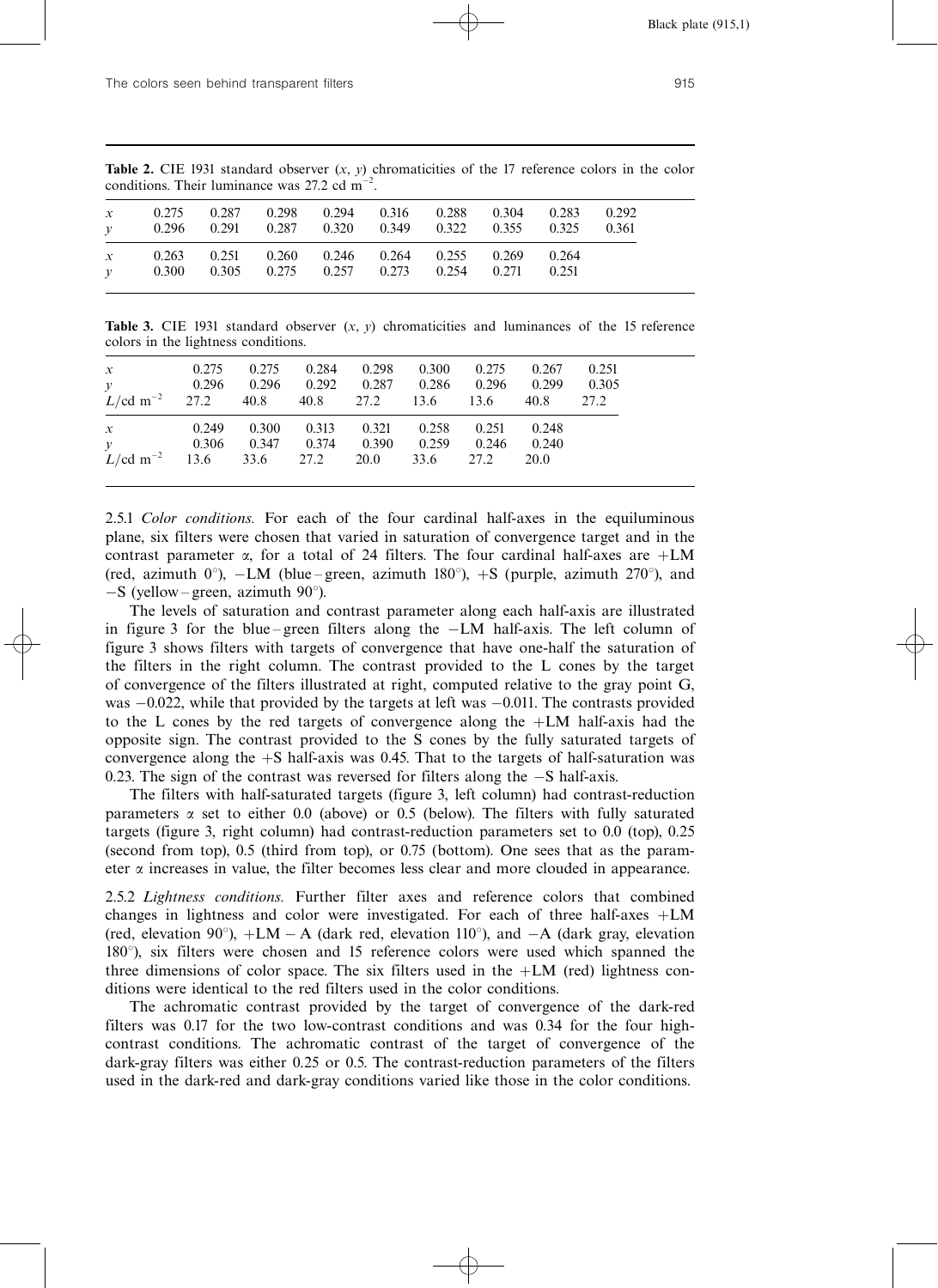

Figure 3. Examples of filters used in the color conditions. For each of four cardinal color half-axes in the isoluminous plane, six filters were chosen that varied in the saturation of their target and in the amount of contrast reduction. Six filters along the blue – green end of the LM axis are pictured here. The total number of color conditions was 24 (six filters for each of four half-axes). See text for further details.

# 2.6 Observers

Observers matched 17 reference colors arrayed about the neutral gray point for each of the 24 color conditions and 15 reference colors for each of the 18 lightness conditions. Settings for each reference color in the color conditions, for each filter, were made by each of three color-normal observers, two of whom (OR and MD) are authors. These two observers made the settings in the lightness conditions. All three observers made five repeated measurements of color matches in the single-color condition plotted in figure 4.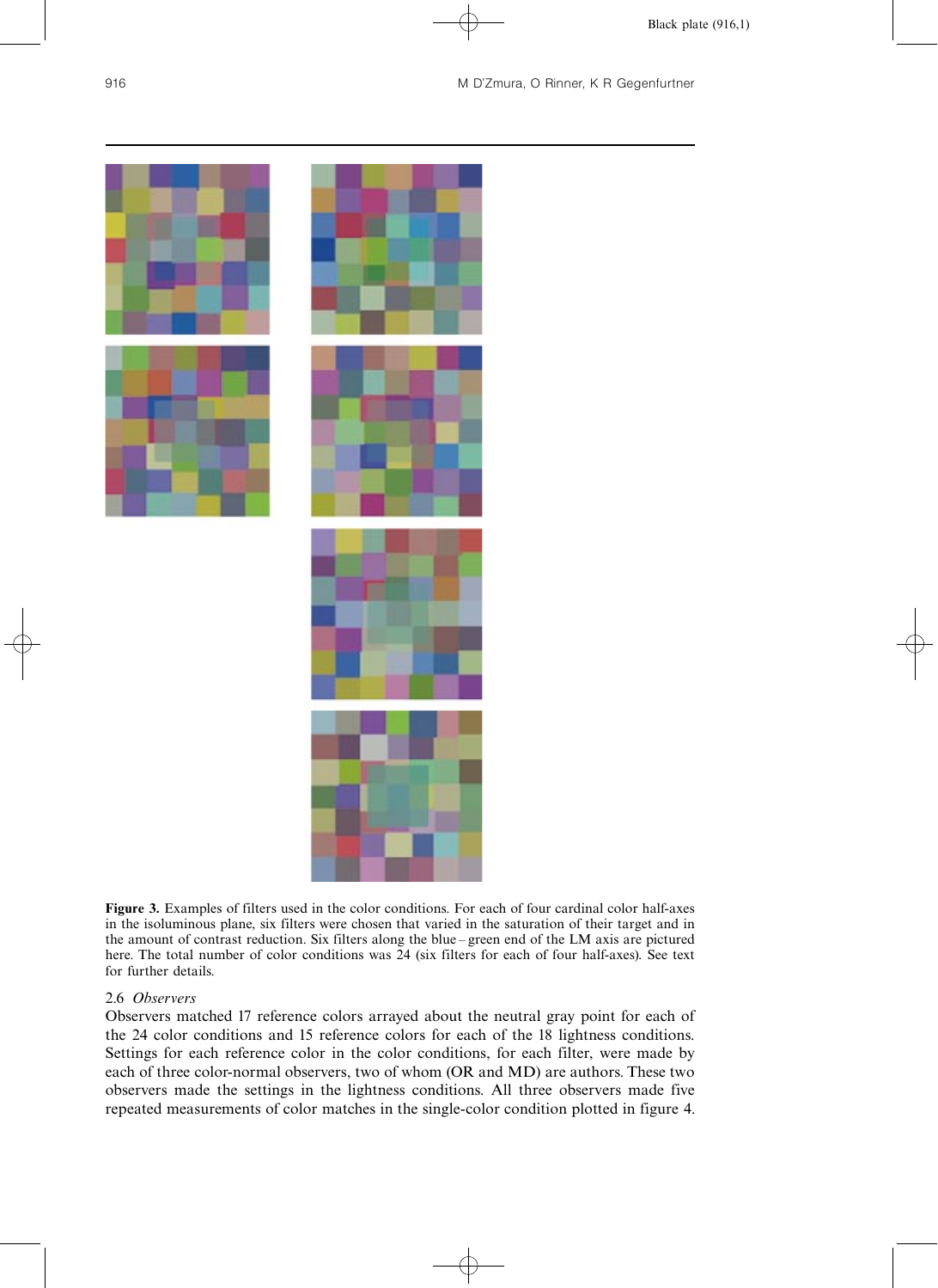

Figure 4. Results of color-matching for a red filter with target of convergence marked by  $X$ . Reference colors and observer settings are indicated in the equiluminous plane by the filled and unfilled circles, respectively. Results are shown for observers MD, OR, and MW; bottom right: perfectly color constant (CC) settings.

Observers were instructed to match surface color appearance; they adjusted the chromatic properties of the central test square so that it appeared to be made of the same material as the reference square. Observers used the keyboard to adjust test-square appearance; six keys on the computer keyboard were arranged in three pairs to control change along the A, LM, and S axes in the DKL color space, respectively.

Observers repeated trials in just a single-color condition. The three observers repeated five times the 17 color matches made in a condition with a red filter described in detail in the following section; results from this condition are shown in figure 4.

### 3 Results

We collected color-matching data as a function of the chromatic properties of the transparent filter and as a function of reference color. Numerous models were used to fit the data. Results show that the convergence model, with four parameters, fits the data nearly as well as the twelve-parameter affine model. Comparing the fit parameters of the convergence model to the filter parameters shows that the contrast-reduction parameter  $\alpha$  is essential in fitting the data. The comparison also provides an estimate of how much color constancy is exhibited by observers in these tasks.

# 3.1 Results for a red filter

Panels of figure 4 marked MD, OR, and MW show results for the three observers in the repeated-trials condition with a high-saturation target of convergence (marked  $\times$ ) along the 'red' end of the LM axis and a value of 0.75 for the transparency parameter  $\alpha$ . The reference colors lie in the equiluminous plane spanned by the LM and S axes; these colors are shown by the filled circles. The open circles show averages of observers' five settings.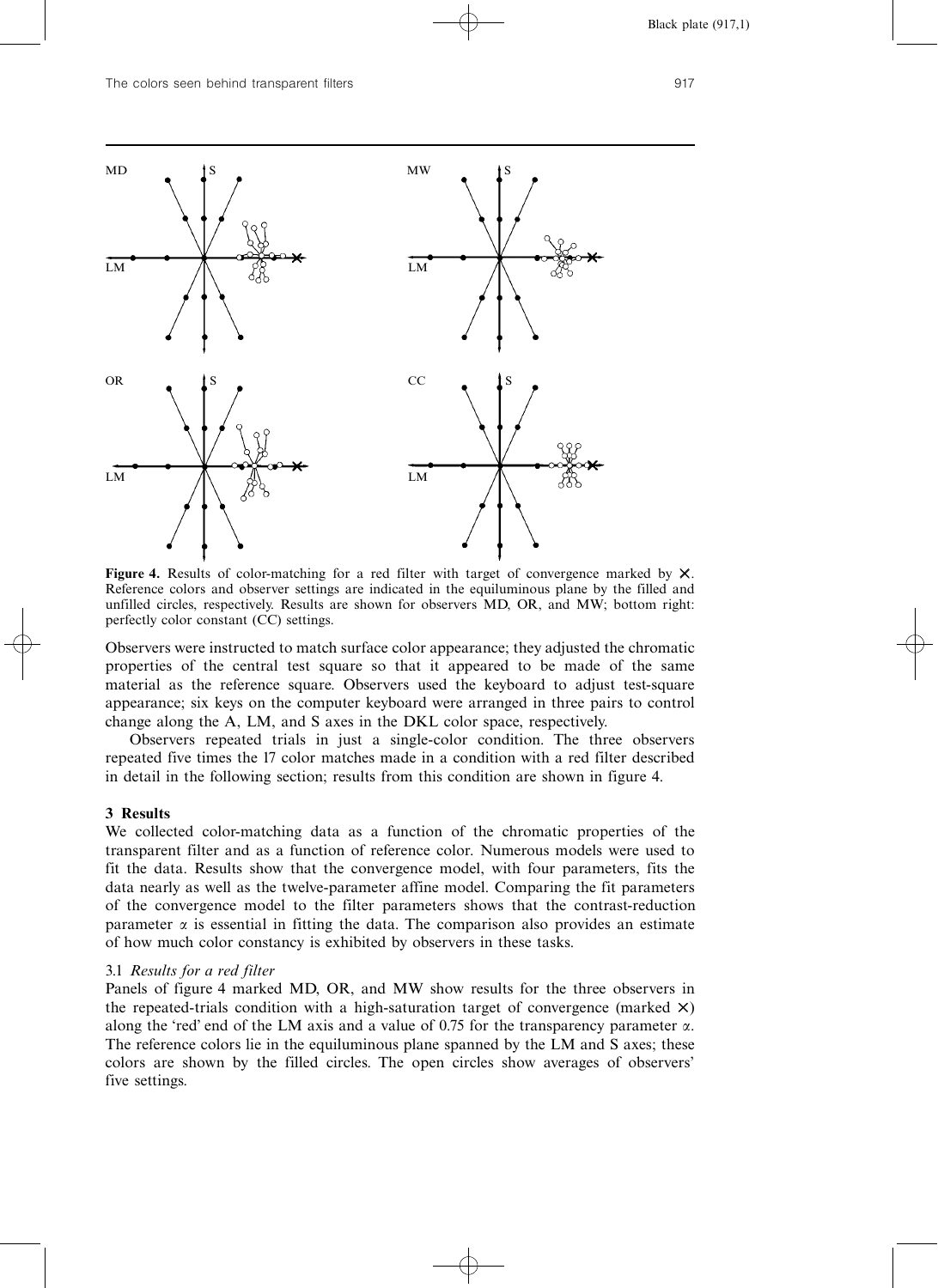3.1.1 Color shift and contrast reduction. A simple translation of the reference colors towards the 'red' end of the LM axis does not describe the data shown for the three observers in figure 4. Likewise, a simple convergence of the reference colors towards the neutral gray at the center of the diagram is inadequate. Simultaneous color shift and contrast reduction are required to help understand perceived surface color.

Were the observers to take into account fully the chromatic transformation caused by the red filter, then their settings would be like those marked in the CC panel of figure 4. These `color constant' settings lie three-quarters of the way along the line segments that join the corresponding reference color points to the point labeled  $\times$  that marks the target of convergence. Observers are only partially color-constant; we quantify the degree of constancy in observers' settings below after an exposition of models fit to the data.

3.1.2 *Reliability*. One can quantify the reliability of these repeated settings by computing, for each reference color, the distance in color space between the average setting (shown by the filled circle) and the five settings that contribute to the average setting. One can then find a measure of reliability for each observer by averaging these distances across the 17 reference colors.

We measure distance in the DKL color space, scaled in a manner so that one unit along achromatic, LM, or S axes corresponds approximately to threshold. The achromatic axis of the DKL color space was scaled by using an achromatic contrast sensitivity of 200, which corresponds to a (reciprocal) threshold contrast of 0.005 for the achromatic axis. A contrast sensitivity to L cones of 1000 was used to scale the LM axis; this sensitivity corresponds to a threshold contrast of 0.001 to L cones. For the S axis, we used a contrast sensitivity of 100 to S cones, which corresponds to a threshold contrast of 0.01 (Lennie and D'Zmura 1988). These contrasts are computed relative to the gray point G.

The average distance between settings and their averages was for observer MW 4.72, for observer OR 3.55, and for observer MD 3.48 in DKL threshold units. This means that the average distance of a particular setting from an average (displayed by the open symbols in figure 4) was approximately 4.7 times threshold for observer MW and 3.5 times threshold for observers OR and MD.

### 3.2 Models

We fit the data from the 42 conditions in eleven different ways. Six models were applied in the DKL color space (Derrington et al 1984), and five models were applied in the space of LMS cone excitations (Smith and Pokorny 1975). Models applied in the DKL space include the affine, convergence, general convergence, linear, diagonal, and translation models. Models applied in the LMS cone excitation space include the affine, convergence, linear, translation, and von Kries scaling models. The models are described in detail below. The PRAXIS fitting procedure (Gegenfurtner 1992) was used to minimize the root-mean-squared (rms) error between model predictions and the observers' actual settings.

In fitting the models, the DKL space was scaled so that one unit along achromatic, LM, and S axes corresponded approximately to the respective contrast thresholds when the scaling described in section 3.1.2 was used. The fits of models in the LMS space are converted to the threshold-scaled DKL space to provide a uniform basis for comparison for all models, whether applied in the DKL space or the LMS space.

3.2.1 Affine model. The affine model is described by the equation

$$
b = Ma + t, \tag{2}
$$

in which **a** is a three-dimensional vector of reference-color coordinates, **M** is a  $3 \times 3$ matrix that describes a linear transformation,  $t$  is a three-dimensional translation vector,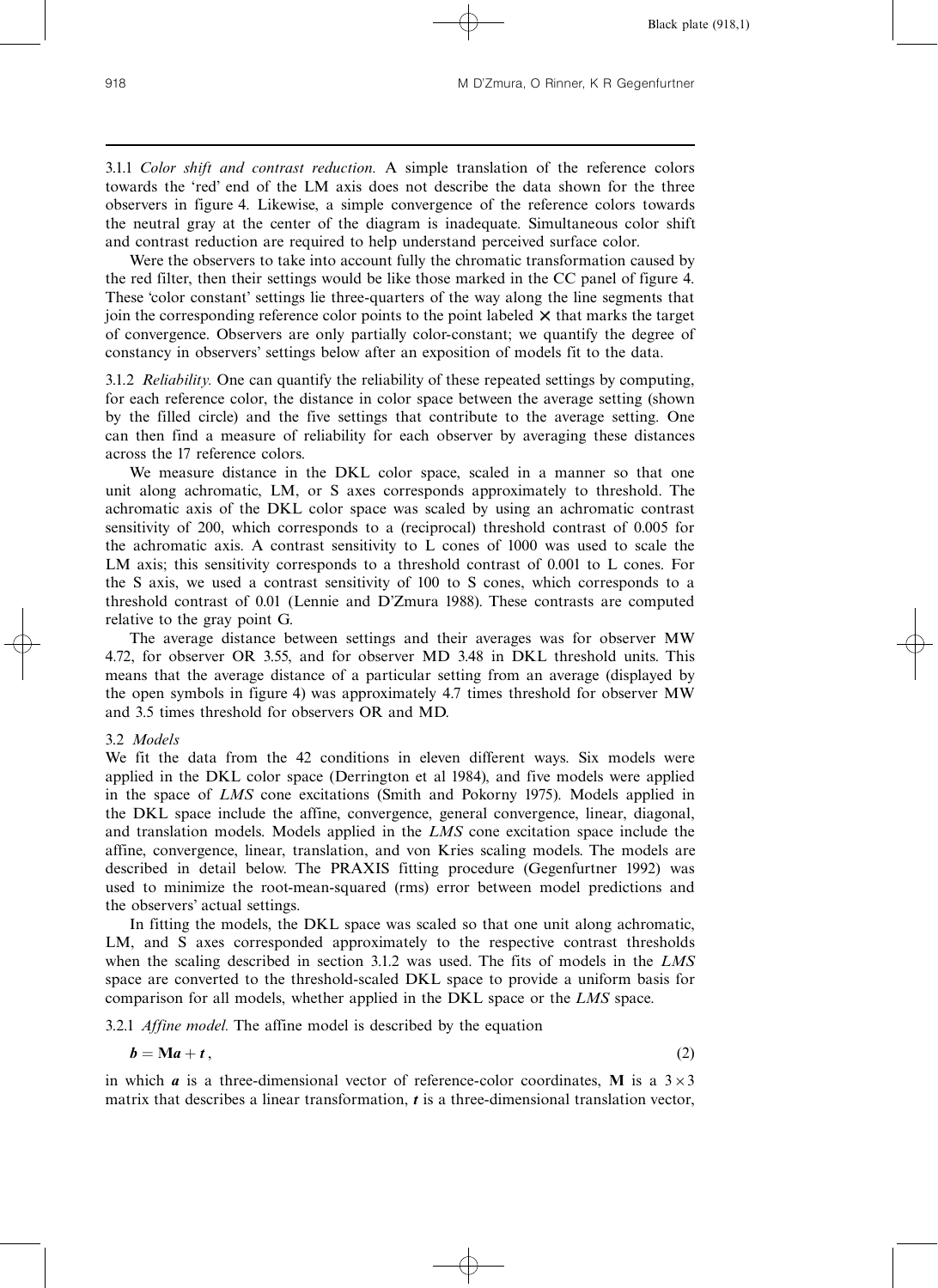and  $\boldsymbol{b}$  is a predicted vector of test-color coordinates. In fitting the model to the color-matching data found by an observer in a particular condition, one chooses the entries of the matrix  $M$  and the vector  $t$  so as to minimize the rms error between the predictions and an observer's actual settings. The affine model has 12 parameters that may be adjusted during the fitting procedure: nine for the  $3\times3$  linear transformation  $M$  and three for the color shift  $t$ . We applied this model in both the DKL color space and in the LMS space of cone excitations.

Note that the DKL space itself represents an affine transformation of the LMS space. Cone excitations are transformed into DKL color coordinates by, first, subtracting from the cone excitations the excitations of the gray point G and, second, transforming the differences linearly to produce DKL color coordinates (Derrington et al 1984). One consequence of this relationship between the two spaces is that the parameters of the best-fit affine model in LMS space are identical to those of the best-fit affine model in DKL space.

3.2.2 Convergence model. The convergence model is described by equation (1). It has only four parameters: three for describing a color shift and one for describing change of contrast. This model is a special case of the affine model described in the previous section; the parameter which describes change of contrast can be thought of as providing the three on-diagonal entries of a diagonal matrix that acts on the reference-color vector a.

3.2.3 General convergence model. The general convergence model has six parameters: three for describing a color shift and three for describing change of contrast. It is given by the following equation:

$$
b = Da + t. \tag{3}
$$

The  $3\times3$  matrix **D** is a diagonal matrix with three non-zero elements along the diagonal. These elements may be used to describe change of contrast uniquely along each of the three axes in color space. The convergence model of section 3.2.2 is a special case of the general convergence model which, in turn, is a special case of the affine model.

3.2.4 Linear model. The linear model is also a special case of the affine model. It has nine parameters that describe a  $3\times3$  linear transformation and is defined by the following equation:

$$
b = Ma. \tag{4}
$$

This model has nine parameters and lacks the translation  $t$  of the affine and convergence models.

3.2.5 Diagonal model. We call the model in which DKL color coordinates are transformed by means of a diagonal matrix the diagonal model. It can be expressed by the equation

$$
b = Da, \tag{5}
$$

in which  $a$  is a vector of reference DKL color coordinates and  $D$  is a diagonal matrix that scales DKL coordinates to produce the scaled DKL coordinates **. The same** transformation, when applied to LMS cone excitations, corresponds to the von Kries scaling model (see section 3.2.7 below).

3.2.6 Translation model. Also a special case of the affine model, the translation model has three parameters and is described by

$$
b = a + t. \tag{6}
$$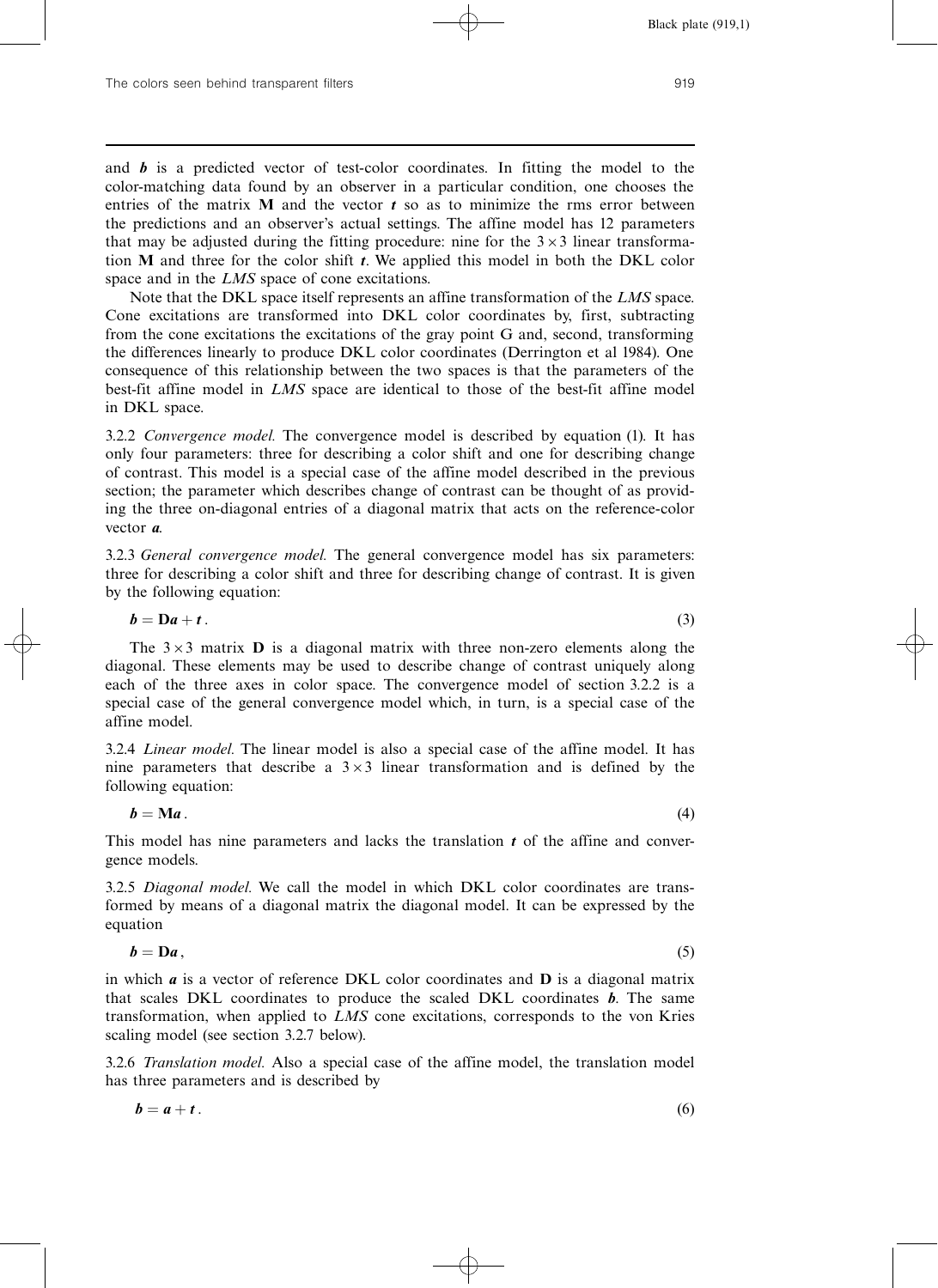This model has no contrast-reduction parameter. Comparing the fits of this model to the fits by the convergence model will be one way to assess the importance of the contrast-reduction parameter  $\alpha$  to the modeling of these color constancy data.

3.2.7 Von Kries scaling model. The von Kries scaling model can be expressed by the equation

$$
b = \mathbf{D}a,\tag{7}
$$

in which  $\boldsymbol{a}$  is a vector of reference color L, M, and S cone excitations, and  $\boldsymbol{D}$  is a diagonal matrix that acts to scale the cone excitations to produce the scaled cone excitations  **predicted by the model. To fit data with this model, we first convert color** specifications from the DKL space to the LMS space of cone excitations. There we fit the data using three factors to scale the respective cone excitations. We then convert the results from the LMS space back to the DKL space so that they may be compared with the fits of the other models. The conversion of fits from LMS to DKL space is performed with all models employed in the LMS space of cone excitations; all fits are evaluated in the threshold-scaled DKL space to provide a uniform basis for comparison.

## 3.3 Model fits

3.3.1 Fits to color condition data. Figure 5 shows the average of the residual mean squared errors for observers MW, OR, and MD in the color conditions: (a) the results found when fitting models in the DKL color space, and (b) results found when fitting models in the LMS space of cone excitations. In (a), the correspondence between letters and models is as follows: A—affine, C—convergence,  $GC$ —general convergence, L linear, D—diagonal, and T—translation. In (b), the correspondence is A—affine, C convergence, L—linear, T—translation, and S—von Kries scaling. A better fit corresponds to a smaller value.



Figure 5. Model fits for the color conditions, by observer. (a) Fits in the DKL color space. (b) Fits in the space of LMS cone excitations. Each column lists the average of residual mean squared errors found in fitting a model to each of the 24 color conditions. The model is listed by its first letter along the horizontal axis. The models in (a), for the fits in DKL color space, are referred to by the letters A for affine, C for convergence, GC for general convergence, L for linear, D for diagonal, and T for translation. The models in (b), for the fits in the LMS space of cone excitations, are referred to by letters A for affine, C for convergence, L for linear, T for translation, and S for von Kries scaling. Residual variances found for observers MW, OR, and MD with the identity transformation used as a model were 180.5, 84.3, and 115.1, respectively.

The affine model (leftmost columns) fits the data best for all three observers, in both the DKL and the LMS color spaces. This holds true for all of the analyses that we have performed. Indeed, the affine model must perform at least as well as the other models, because they are all special cases of the affine model.

The results of fits in the DKL color space (figure 5a) show that the convergence model fits the data nearly as well as do the general convergence and affine models; and that the linear, diagonal, and translation models perform less well. Similar results are found with the fits in the LMS space of cone excitations (figure 5b). The convergence model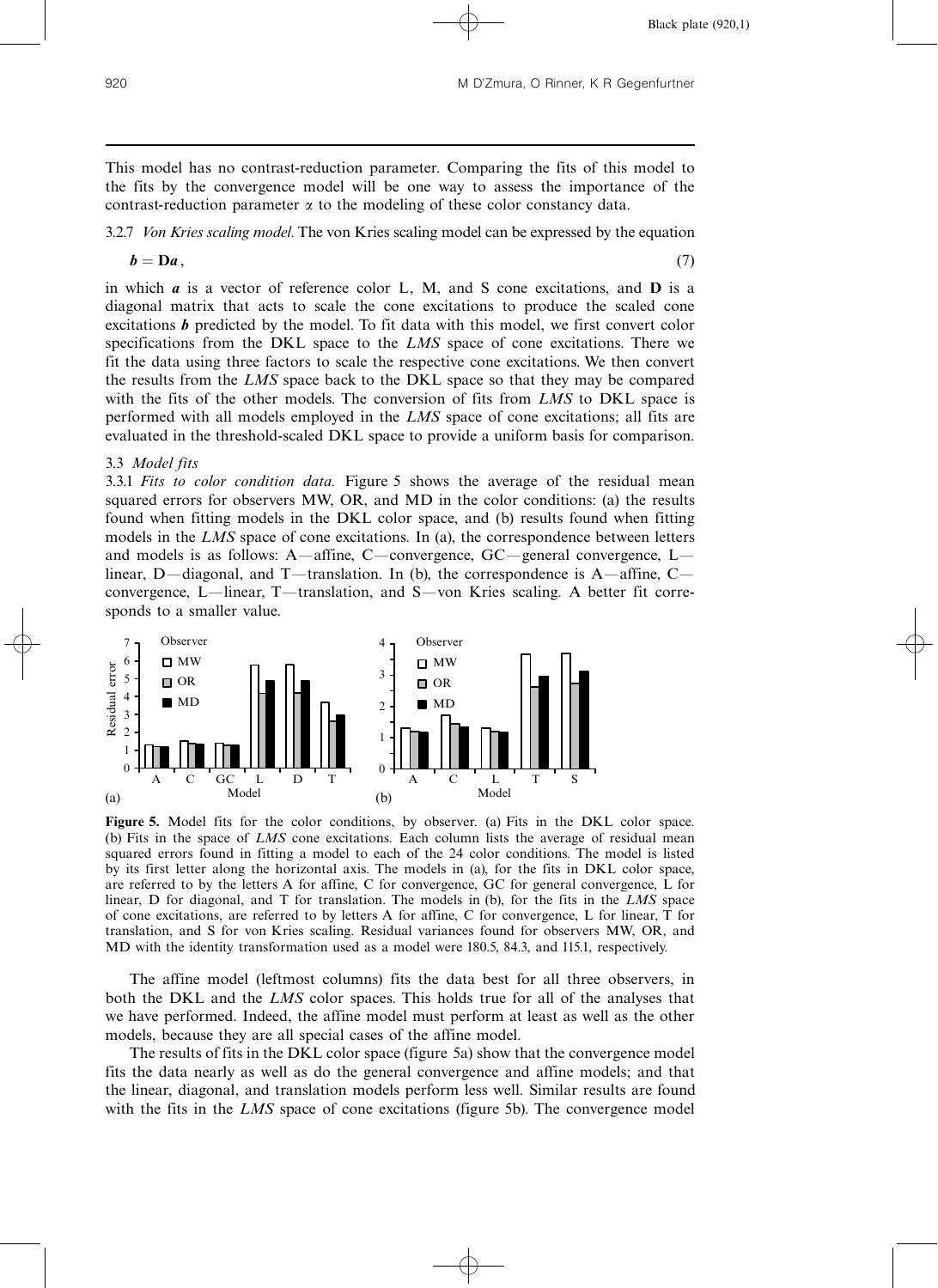fits the data nearly as well as do the affine and linear models in LMS space, and the translation and von Kries scaling models perform less well.

One can judge the absolute quality of a model fit by comparing its residual variance to that found on using the identity transformation as a model. The variances found for observers MW, OR, and MD in the color conditions with the identity transformation used as a model were 180.5, 84.3, and 115.1, respectively. The amounts of variance accounted for by a particular model in one or the other color space can be found by comparing the values plotted in the appropriate set of columns to these identity transformation residuals. For instance, the amounts of variance accounted for by the convergence model applied in the LMS space can be found by comparing the values plotted in the second set of columns (labeled C) in figure 5a to the identity transformation residuals. The amounts of variance accounted for in this example are thus  $(180.5 - 1.73)/180.5 = 99.0\%$ ,  $(84.3 - 1.44)/84.3 = 98.3\%$ , and  $(115.1 - 1.35)/115.1 = 98.8\%,$  for MW, OR, and MD, respectively, in the 24 color conditions. Identity transformation residuals are specified in figure captions.

We used the convergence model to fit the data from the experiment with a red filter (section 3.1) in which observers made repeated settings, in a further attempt to assess the quality of the fits. The best model fits had an average deviation about 10% higher than the reliability of the repeated settings. Individual values were 3.6% (MW), 10.8% (OR), and 11.6% (MD). These values show that the quality of the best model fits was high, with deviations comparable to those associated with trial-to-trial variability.

An implication of the similarity in the abilities of the affine and convergence models to fit the data is that the eight extra degrees of freedom within the linear transformation of the affine model do not account for much variance in the data beyond that accounted for by the contrast-reduction parameter. This conclusion is bolstered by the values in figure 6, which show the residual errors in the model fits as a function of filter contrast-reduction parameter  $\alpha$ . The expectation that the contrast-reduction parameter of the convergence model gains in importance as filter  $\alpha$  increases is borne out by the numbers. In the DKL color space (figure 6a), the residual error of the convergence model for filters with  $\alpha$  equal to 0.0 is 1.95, but is reduced to 1.05 when  $\alpha$ is equal to 0.75. One also finds, in accordance with expectation, that the fit of the translation model becomes increasingly poor as filter contrast reduction increases. The residual error of the translation model increases from 2.38 to 4.51 as  $\alpha$  is increased from zero to 0.75. These trends are also found for the fits in LMS cone excitation space (figure 6b). The residual error of the convergence model in the LMS space decreases from 2.09 to 1.05 as  $\alpha$  increases. Yet the fits of the linear, translation, and von Kries scaling models grow increasingly poor as filter cloudiness increases.



Figure 6. Model fits for matches in the color conditions, as a function of filter contrast-reduction parameter  $\alpha$ . (a) Fits in the DKL color space. (b) Fits in the space of LMS cone excitations. Models are labeled as in figure 5. Residual variances found for contrast reductions 0, 0.25, 0.5, and 0.75 with the identity transformation used as a model were 164.9, 44.4, 88.7, and 208.1, respectively.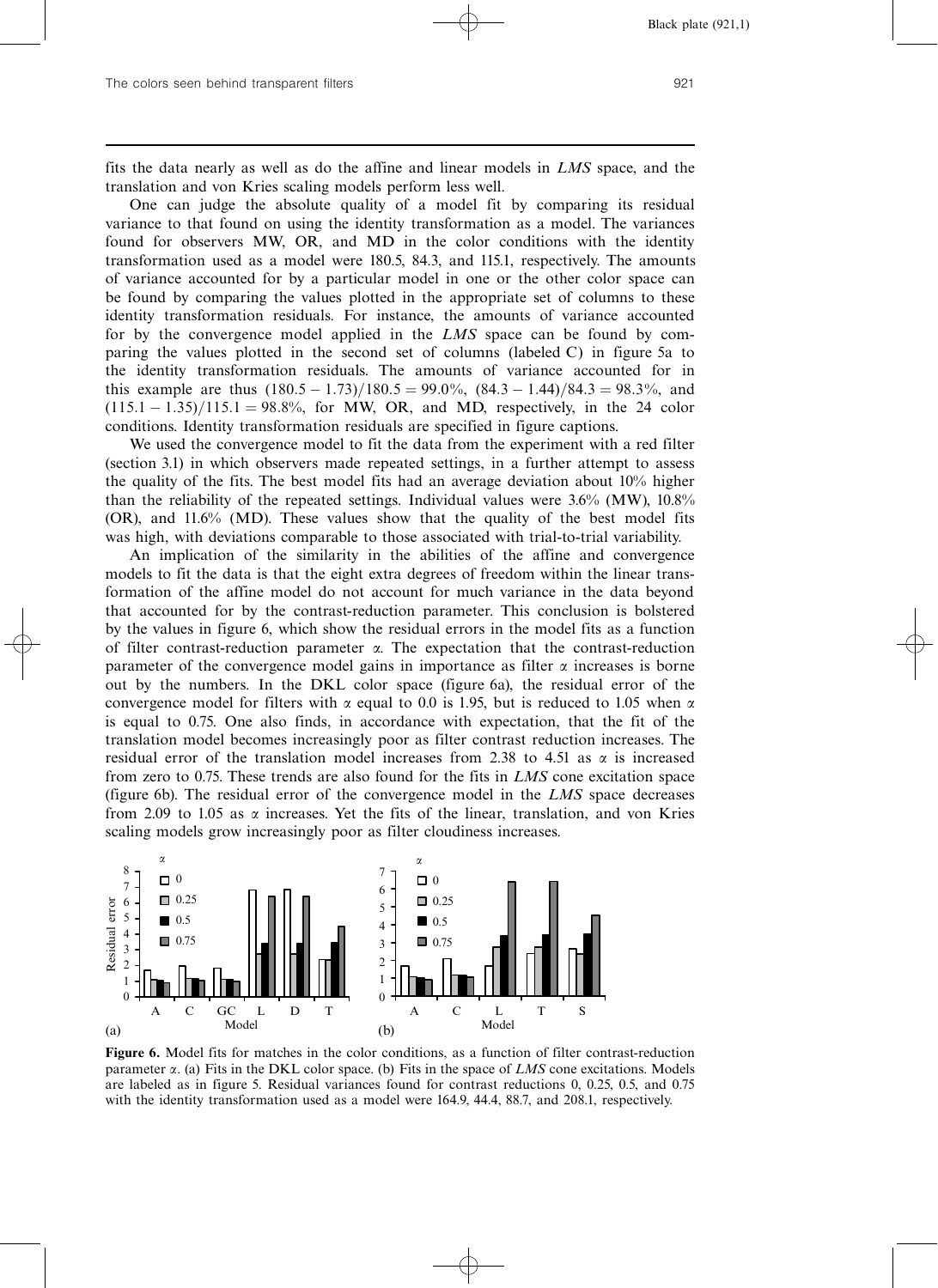



Figure 7. Model fits by filter color azimuth for the color conditions. (a) Fits in the DKL color space. (b) Fits in the space of LMS cone excitations. Models are labeled as in figure 5. Residual variances found for azimuths  $0^{\circ}$ ,  $90^{\circ}$ ,  $180^{\circ}$ , and  $270^{\circ}$  with the use of identity transformation as a model were 48.4 191.4, 50.3, and 216.4, respectively.

3.3.2 Fits to lightness-condition data. The results found in the lightness conditions are similar to those found in the color conditions. Figure 8 shows the averages of the residual mean squared errors in the 18 lightness conditions for the two observers, OR and MD. While the affine model fits the data best, the convergence model does nearly as well, in both the DKL (figure 8a) and the LMS (figure 8b) color spaces. As in the color conditions, no extra advantage of the general convergence model, with its six parameters, is found over the convergence model.



Figure 8. Model fits for the 18 lightness conditions, by observer. (a) Fits in the DKL color space. (b) Fits in the space of LMS cone excitations. Models are labeled as in figure 5. Residual variances found for observers OR and MD with the identity transformation used as a model were 1008 and 1137, respectively.

Figure 9 shows the quality of fits as a function of filter contrast reduction. Again, the contrast-reduction parameter of the convergence model is crucial to fitting the data. In the DKL color space (figure 9a), the error of the convergence model for filters with  $\alpha$  equal to zero is 3.33, but is reduced to 2.19 when  $\alpha$  is equal to 0.75. A similar decrease is found in the LMS color space (figure 9b).

Figure 10 shows the residual errors for the model fits as a function of filter color elevation. Note that the values found for the red filter with a target of convergence along the  $+LM$  half axis (elevation  $90^{\circ}$ ) are larger than those found in the corresponding color conditions (see figure 7, azimuth  $0^{\circ}$ ). This seeming discrepancy is due to the fact that the 15 reference colors used in the lightness conditions differ from the 17 reference colors used in the color conditions. In particular, the colors used in the lightness conditions spanned the three dimensions of color space and depend on the scaling of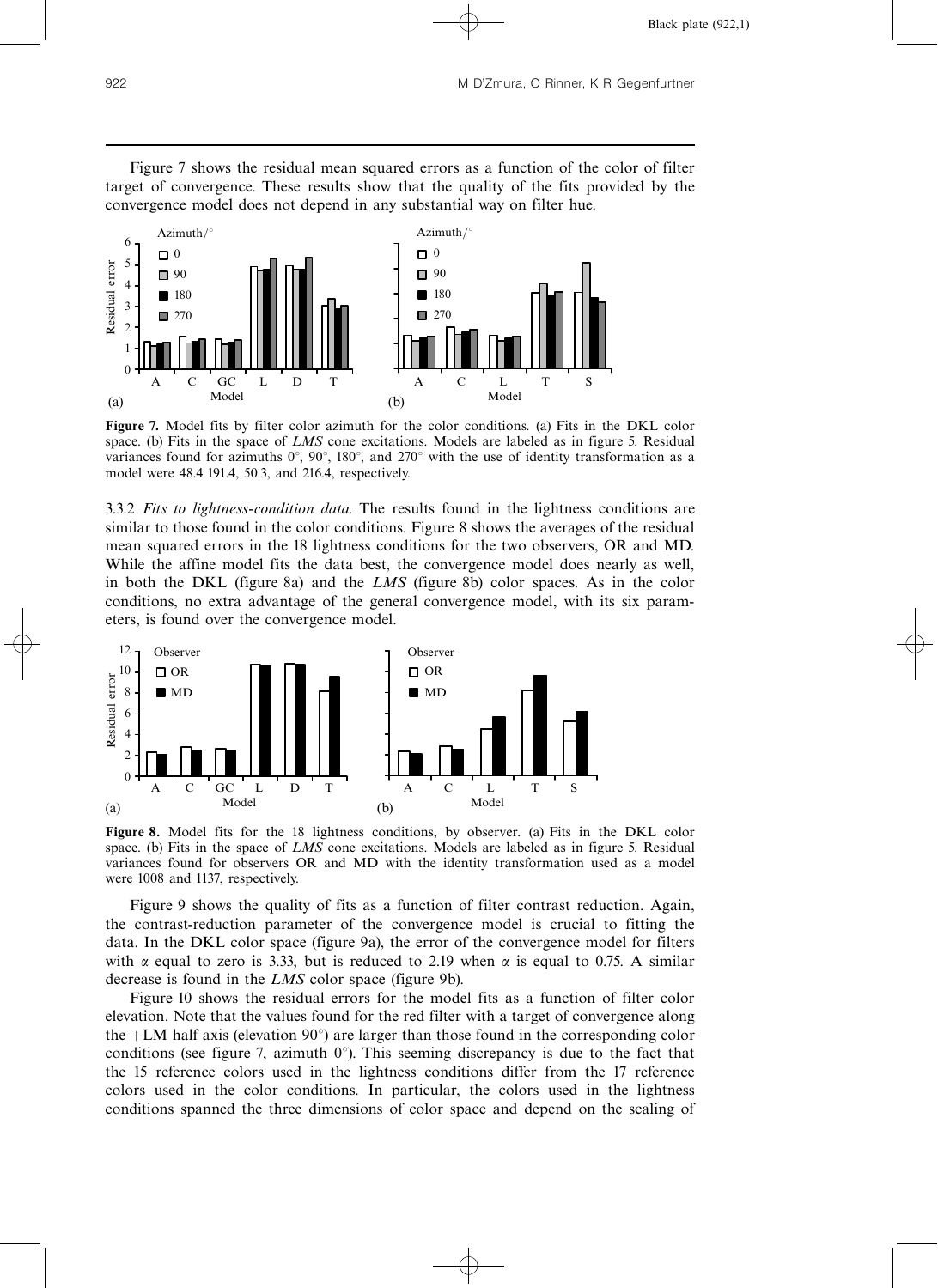

Figure 9. Model fits for the lightness conditions as a function of transparency contrast-reduction parameter  $\alpha$ . (a) Fits in the DKL color space. (b) Fits in the space of LMS cone excitations. Models are labeled as in figure 5. Residual variances found for contrast-reduction values 0, 0.25, 0.5, and 0.75 with the identity transformation used as a model were 1055, 601.7, 900.1, and 1923, respectively.



Figure 10. Model fits for the lightness conditions as a function of filter elevation. (a) Fits in the DKL color space. (b) Fits in the space of LMS cone excitations. Models are labeled as in figure 5. Residual variances found for elevations  $90^{\circ}$ ,  $110^{\circ}$ , and  $180^{\circ}$  with the identity transformation used as a model were 363.3, 1279, and 1575, respectively.

the achromatic axis, in addition to the LM and S axes, while those used in the color conditions were confined to the equiluminous plane through the gray point G.

#### 3.4 Fit parameters and filter parameters

The fits provided by the convergence model can be used to estimate the degree of color constancy exhibited by observers in these experiments. Table 4 shows for the color and lightness conditions the Pearson product moment correlation coefficients r that relate the fit contrast-reduction parameters to the filter parameters  $\alpha$ . The correlation coefficients are uniformly high and range from 0.82 to 0.95. The best-fit lines have slopes that range from 0.44 to 0.69. These slopes quantify the degree of color constancy exhibited by observers in response to filter cloudiness (viz non-zero  $\alpha$ ): observers underestimate filter contrast reduction by a factor of nearly two.

We attempted to formulate similar estimates for color shift, but the results are less reliable. We compared the lengths, in the threshold-scaled DKL space, of the targets of convergence of the filters and the color shifts found in fits by the convergence

| <b>Table 4.</b> Correlation between fit contrast-reduction parameters and filter $\alpha$ values for three |  |  |  |  |  |  |
|------------------------------------------------------------------------------------------------------------|--|--|--|--|--|--|
| observers' results in the color conditions and two observers' results in the lightness conditions.         |  |  |  |  |  |  |
| All of the correlations were highly significant.                                                           |  |  |  |  |  |  |

|             | Observer |       |       |             | Observer  |       |
|-------------|----------|-------|-------|-------------|-----------|-------|
|             | OR       | MD    | MW    |             | <b>OR</b> | MD    |
| Color       |          |       |       | Lightness   |           |       |
| correlation | 0.896    | 0.946 | 0.833 | correlation | 0.837     | 0.819 |
| slope       | 0.446    | 0.686 | 0.663 | slope       | 0.435     | 0.460 |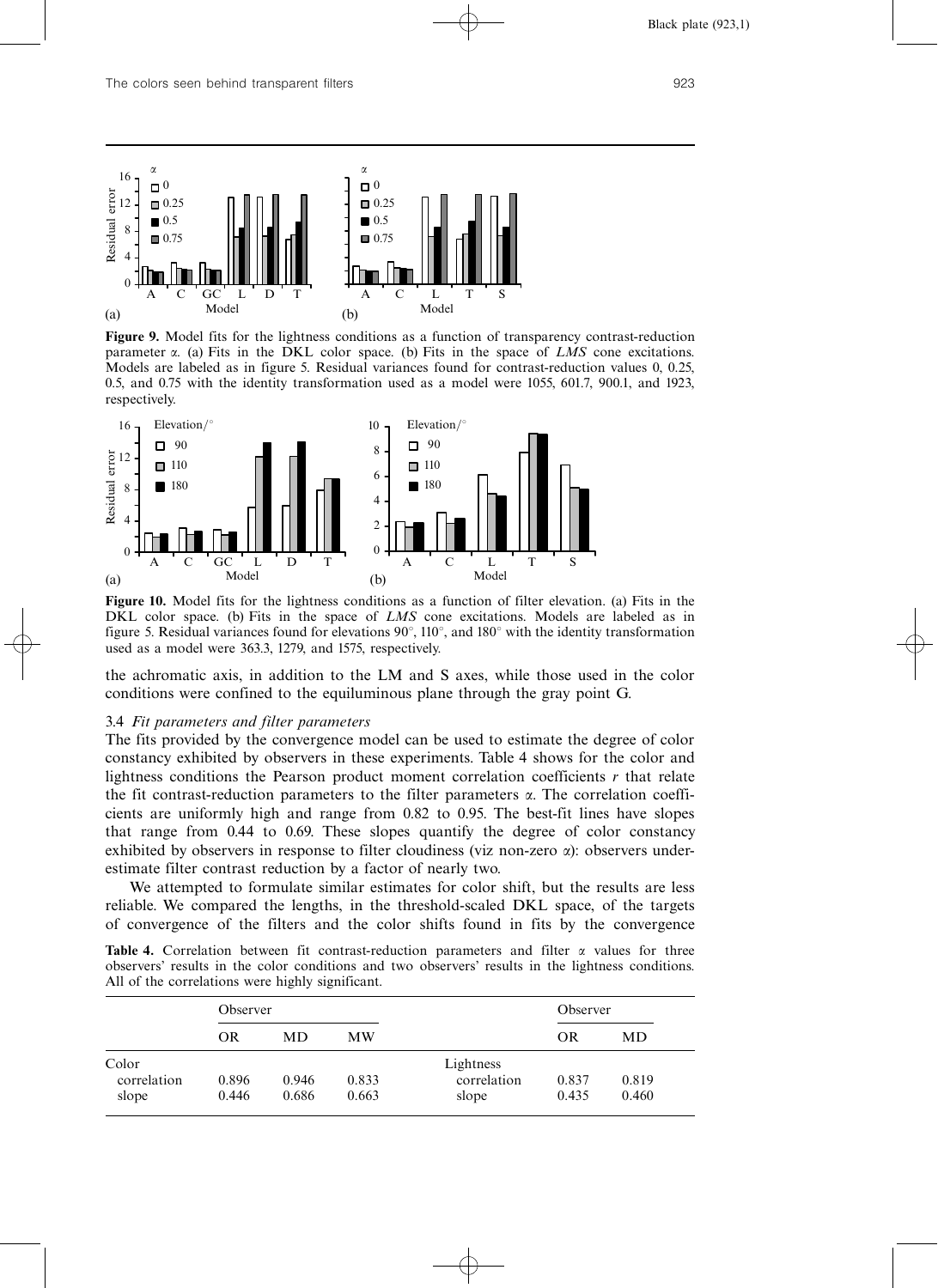model to the data. As described in section 3.1.2, the achromatic, LM, and S axes were scaled so that one unit of distance along each axis would correspond approximately to threshold for detecting a stimulus along that axis.

Table 5 shows the correlation coefficients and the slopes that relate the vector lengths of the color shifts found in convergence-model fits to the vector lengths of the filters' targets of convergence. The correlation coefficients lie in the range  $0.34 - 0.47$  for the three observers in the color conditions. The correlation coefficients are somewhat higher at 0.69 and 0.74 for the two observers in the lightness conditions. With the exception of the correlation for observer MW in the color condition, these correlations are significant, if somewhat underwhelming. The best-fit lines have slopes in the range  $0.38 - 0.56$ . These last numbers suggest that observers underestimate filter color shift by a factor of about two, which is about the same factor as for contrast reduction.

Table 5. Correlation between the lengths of fit color shifts and filter targets of convergence. In the color conditions, the results for observers OR and MD were significant at the 0.05 level, while those for observer MW were not. Both correlations in the lightness conditions were significant at the 0.01 level.

|                      | Observer |       |       |                          | Observer |       |
|----------------------|----------|-------|-------|--------------------------|----------|-------|
|                      | OR       | MD    | МW    |                          | OR       | MD    |
| Color<br>correlation | 0.47     | 0.452 | 0.34  | Lightness<br>correlation | 0.737    | 0.685 |
| slope                | 0.378    | 0.41  | 0.459 | slope                    | 0.557    | 0.542 |

### 4 Discussion

Observers can discount both shifts in color and changes in contrast when judging surface color and lightness. The results in figures 6 and 9, which show residual errors in model fits as a function of filter contrast-reduction parameter  $\alpha$ , show clearly that a contrast-reduction parameter is needed to fit the color-matching data. It was Brown and MacLeod (1992) who documented our ability to discount changes in contrast. Our present work with the convergence model joins their findings to provide a more complete picture of human color constancy.

The estimates of how much of the physical reduction in contrast is taken into account by observers in these experiments range from 0.44 to 0.69 (see table 4): observers underestimate filter contrast reduction by about a factor of two. We also found, although the data are less reliable, that observers underestimate filter color shift by about a factor of two (see table 5).

It is instructive to compare these values to those found in earlier work for the degree of color constancy exhibited by observers. Brainard and colleagues (1997) estimated that the degree of color constancy in the experimental results of Arend and colleagues (1991), who worked with simulated changes in illumination, was about 0.25. Brainard and colleagues took great care to simulate natural viewing conditions in their own experiments and found a higher value of about 0.6. This last number is closer to our estimates of how much observers take into account change in contrast and color shift in displays with surfaces that appear to lie behind a transparent filter.

Our use of filters that are modeled in a manner identical to one of the models of visual processing that we wish to test seems flawed logically. Yet, note first that the present manipulations lead to the perception of transparency and, so, are of intrinsic interest. Note, second, that it need not have been the case that we take filter contrast reduction into account when judging surface color. Were our visual systems unable to take contrast variation into account, then translation and von Kries models would have done as well in fitting the data as the more general convergence and affine models.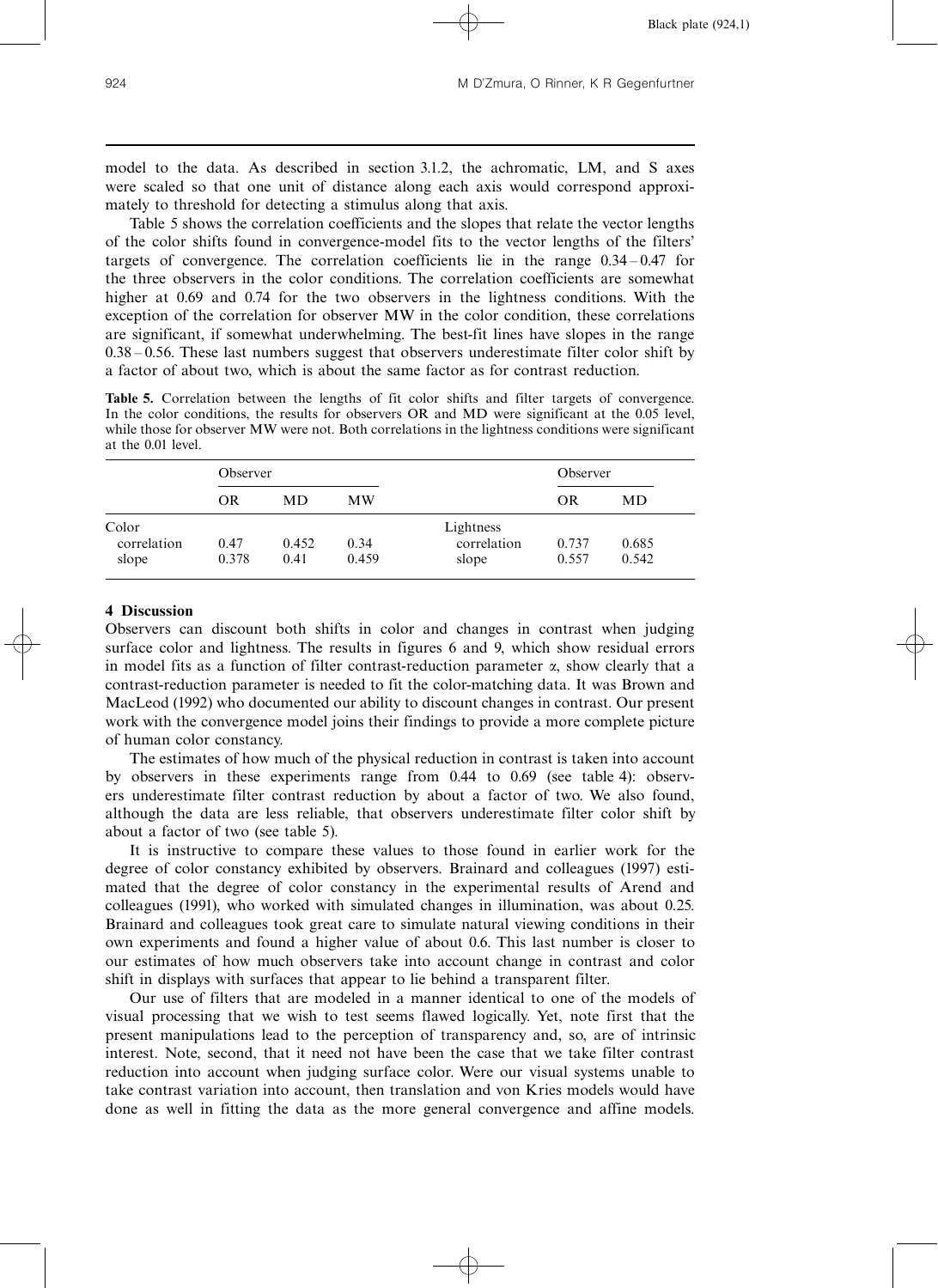Yet we have found convincing evidence that observers do take contrast variation into account when judging surface color. Note, finally, that using physical manipulations that match one's model is a time-honored procedure. From the work of Foster and Nascimento (1994), we know that daylight variations tend to leave invariant ratios of cone excitations received from surfaces. Using daylight illumination in color-constancy experiments is thus tantamount to using a physical model that matches the von Kries scaling model. In all of these situations, stronger tests of the various models require a wider range of physical manipulations.

A more general form of the convergence model has a separate contrast-reduction parameter for each of three axes in color space (eg achromatic, LM, and S). Not unexpectedly, such a generalized convergence model fits the current data just as well as the affine and convergence models. Yet we did not manipulate independently the simulated contrast-reduction parameters along various axes in color space in these experiments. Future work will show whether one can discount contrast reduction differently along different axes in color space, whether there are cardinal axes for such effects, and whether there are multiple, higher-order mechanisms sensitive to change in contrast (Krauskopf et al 1986; Zaidi and Halevy 1993; D'Zmura and Singer 1999).

Research on transparency stresses the importance of perceiving scission or laminar segmentation (Mausfeld 1998) between underlying surfaces and an overlaid phenomena, such as a transparent filter, a spotlight, shadow, or fog (D'Zmura et al 1997; Faul 1997; Chen and D'Zmura 1998; Hagedorn and D'Zmura 1999). We believe that understanding the conditions for scission to be perceived can help us to understand human color perception in complex, natural scenes.

Scission is a perceptual correlate of certain conditions for color constancy spelled out in earlier work (D'Zmura 1992). In that work, it was shown that viewing a set of surfaces under two or more light sources can provide sufficient information for a trichromatic visual system to recover surface and light source spectral descriptors. The correspondence of surfaces seen under the two light sources must be known for the recovery to be possible. Such correspondence is most easily perceived in cases where a change in illumination creates an edge, under which the boundaries of surfaces pass. The resulting X-junctions help give rise to perceptual scission, in which readily identifiable surfaces are seen under two or more lighting conditions. The suggestion of the computational theory for human vision is that trichromats should exhibit color constancy when surfaces are viewed under two or more lighting conditions and scission is perceived: the surfaces are identifiable across the lighting conditions so that the assumption of surface correspondence is met. Transparent color filters can also be used to change the chromatic conditions under which surfaces are viewed, and it was pointed out in the earlier work that surface and transparent filter spectral properties can be recovered under such circumstances. The experimental work reported here verifies that human observers exhibit color constancy in these situations identified earlier by theoretical analysis of physical models.

However, the proper study of transparency perception must be a perceptual one rather than one which focuses on a particular physical model (D'Zmura et al 1997). This claim is based on the results of experiments which showed that transparency perception is possible when using equiluminous color shifts. Equiluminous color shifts are not natural stimuli; they cannot be produced with physical filters or episcotisters. The argument that the study of perception is not the study of a particular physical apparatus applies more generally to the study of color constancy. Change in illumination is just one way in which surface viewing conditions can change physically. In addition to relying on a physical manipulation like changing illumination to steer research on color perception, we can use perceptual criteria like scission as helpful guides.